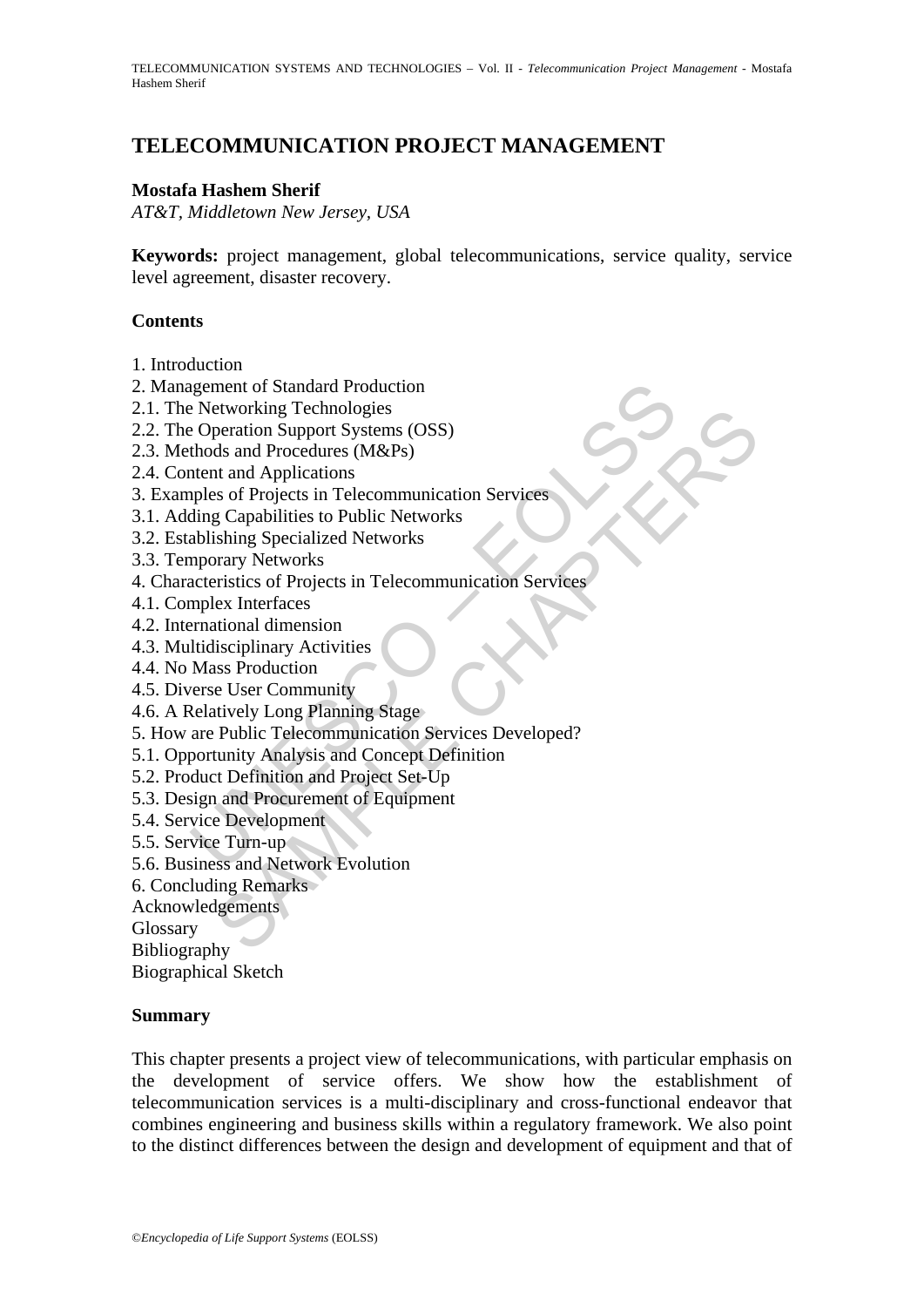public telecommunication services. We then illustrate these points by going through the various steps that are needed for the development, introduction, and operation of telecommunications.

# **1. Introduction**

is, as well as increased outsourcing. Thus, many independent et despite opposing and conflicting agendas. Second, the dentited ment of infrastructure projects typically last several years and mathousand persons from many s despite of possing and columeing agenous. Second, the paraming that of infrastructure projects typically last several years and pay involve us<br>and privation services, ranging from basic telephony using wireline or wire<br>inc Project management is the application of knowledge, skills, techniques and tools to align resources and achieve the objectives of the sponsors within specific constraints of cost, time, and quality. Formal project management techniques have become important in telecommunication services because of four main factors. First, telecommunication services have been unbundled as a consequence of regulatory and technological changes, as well as increased outsourcing. Thus, many independent entities need to cooperate despite opposing and conflicting agendas. Second, the planning and development of infrastructure projects typically last several years and may involve up to several thousand persons from many suppliers. Third, there are now many forms of telecommunication services, ranging from basic telephony using wireline or wireless access, to Internet or broadband services. Finally, new services must fit within an environment defined by already existing technical and organizational legacies. Thus, the introduction of new products is typically constrained by diverse factors such as legislation, standards, embedded customer base, interconnectivity agreements with other operators, etc. Clearly, telecommunications is an exceptional member of the family of industrial processes in the area of information processing.

Even though the contribution of the service sector is steadily growing, and in many economies exceeds that of manufacturing, telecommunications is still treated in a generic manner, without making the distinction between projects that are associated with services and those that are related to equipment development. Even worse, to many decision makers, modern telecommunication services are merely advanced equipment, strung together with fiber optics and running popular applications. This simplistic view overlooks all the groundwork that is needed to obtain a reliable, affordable and ubiquitous service.

The purpose of this chapter is to give the reader a more accurate sense of what it takes to establish successful telecommunication services. First, we define the scope of telecommunication services and give a few illustrative examples. Next, we present a set of characteristics to distinguish projects in telecommunication services from those related to equipment or product development. These differences are highlighted by a description of the various elements that are needed in the establishment of a service.

# **2. Management of Standard Production**

Offers of telecommunication services cover networking technologies in addition to operations support systems, methods and procedures applications, and content. Thus, the main components of telecommunication services are the:

- Networking technologies
- Operation support systems (OSSs)
- $\blacksquare$  Methods and procedures (M&Ps) to run the network and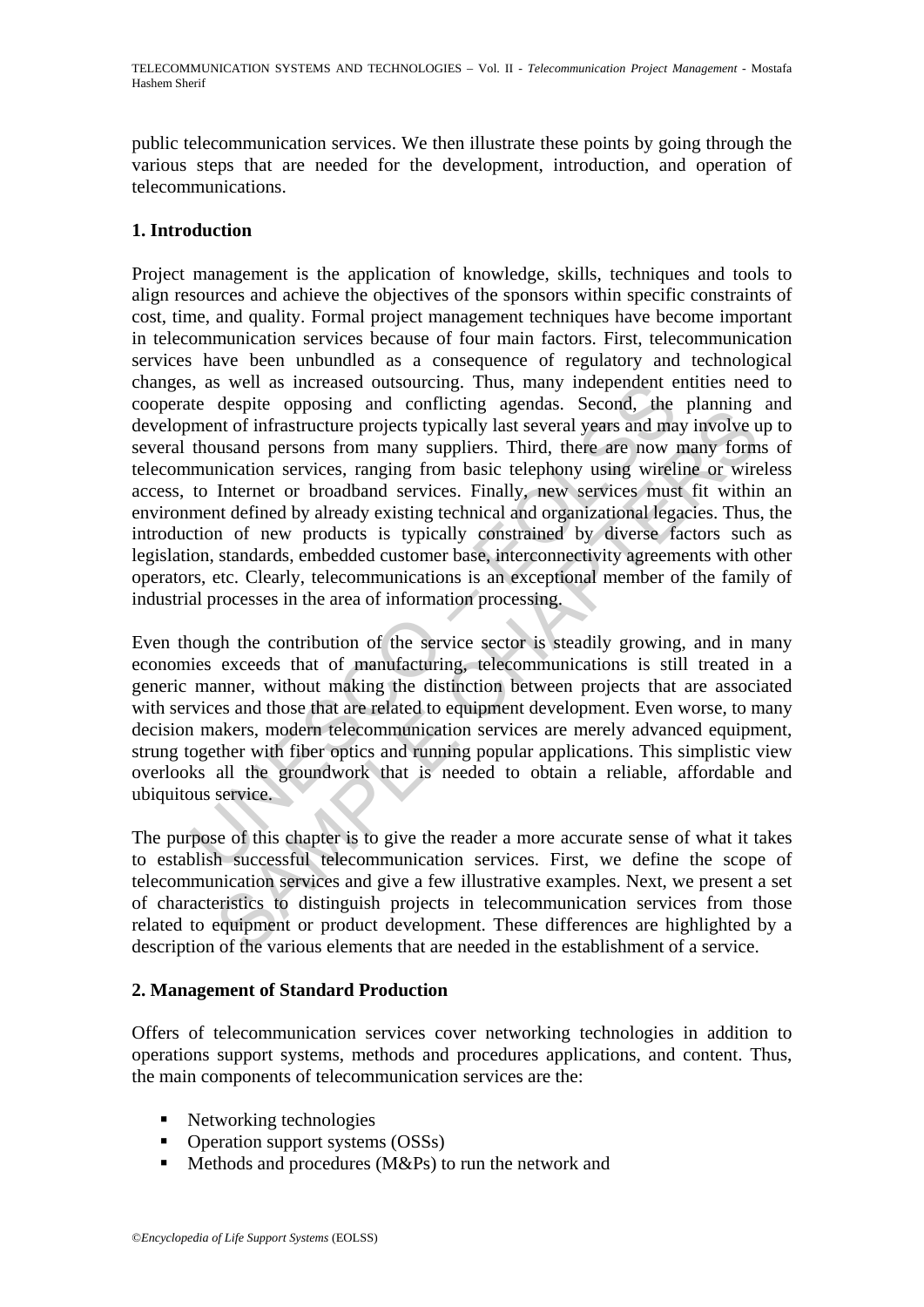# • Content and applications

The first three items are within the purview of the telecommunication operators, while the last is the responsibility of the user or of a specialized provider. Accordingly, from a networking viewpoint, the scope of the telecommunication projects in the service areas includes aspects related to the design of the network and the networking technology. Also included are the architecture of the operations support systems and the management of resources for the procurement, testing, installation, operation, maintenance, and billing of telecommunication services.

# **2.1. The Networking Technologies**

working technology component relates to the physical infrastm<br>and transmission lines, the network elements such as switches<br>capabilities, including messaging, call forwarding, and network<br>web hosting or storage networks. T Example conclude the term of the massimum transmission lines, the network elements such as switches and softward<br>transmission lines, the network elements such as switches and softward<br>pabilities, including messaging, call The networking technology component relates to the physical infrastructure, such as cables and transmission lines, the network elements such as switches and softwareenabled capabilities, including messaging, call forwarding, and networked applications such as web hosting or storage networks. The equipment includes multiplexers, crossconnect, routing and switching equipment, power systems, and security systems, such as intrusion detection systems. In some cases, such as managed services, customer premise equipment (CPE) will be included.

# **2.2. The Operation Support Systems (OSS)**

The operations support systems component relates to the various network element management systems as well as systems used for provisioning, accounting, security, billing, etc. This component is essential for development, deployment and maintenance of high-quality network-based services using shared facilities, such as for public networks. They may be less important in the case of private and enterprise networks.

# **2.3. Methods and Procedures (M&Ps)**

The methods and procedures cover the installation, engineering, operations, maintenance, repair, and customer support aspects of the service. While some standardization and commonality exist among various service providers at the level of technology and support systems (because the equipment manufacturers offer similar equipment), the distinctive advantage of one service provider over the other resides in this component.

# **2.4. Content and Applications**

Finally, the contents and applications refer to content creation (e.g., customer relations management, disaster recovery, electronic data interchange, etc.) or content packaging (news, movies, voice mail, web hosting, weather reports or stock price, voice messaging, taxi services, catalogs and certificate management for electronic commerce, etc.). When content is essential for the growth of some services, the network or service operator uses their direct relationship with the end-users to act as an intermediary for content providers, as a distributor, and to collect payments (e.g., minitel, i-Mode or iTunes, etc.).

# **3. Examples of Projects in Telecommunication Services**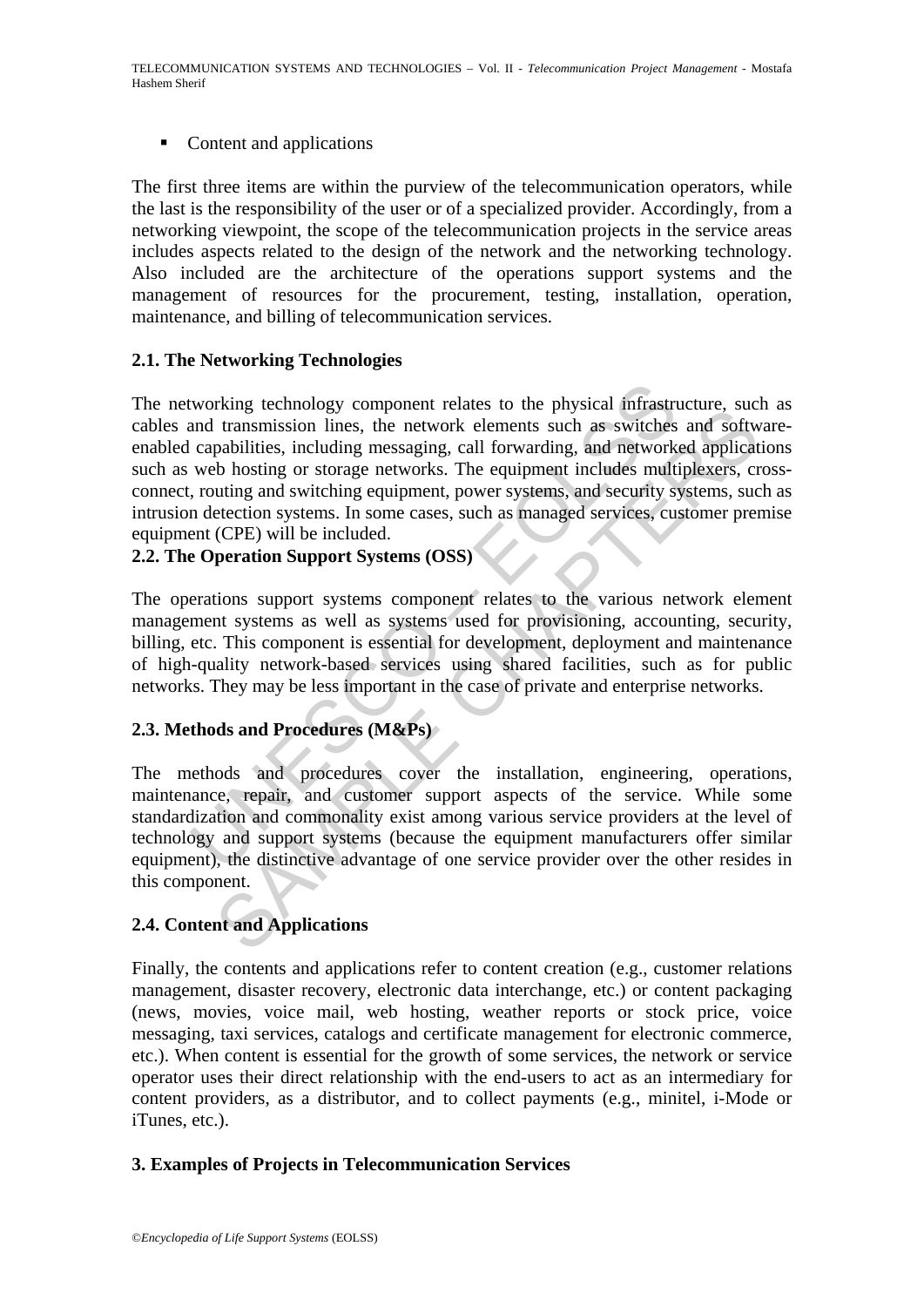To illustrate the characteristics of telecommunication projects in the area of services, we divide them into three types:

- **Projects related to adding capabilities into an existing public network**
- **Projects related to establishing a specialized business network**
- **Projects related to the establishment and removal of a temporary network**

The relative importance of the constraints on quality, cost, and time varies for each category. More specifically, the main constraint on public services relates to quality; in enterprise networks, cost is the major concern, while timeliness is the most important considerations in the case of temporary installations.

# **3.1. Adding Capabilities to Public Networks**

rations in the case of temporary installations.<br>
ding Capabilities to Public Networks<br>
tegory of projects relates to the addition of new feature to an existence<br>
to customer demands, government regulations, or the deploy<br> **g Capabilities to Public Networks**<br>sory of projects relates to the addition of new feature to an existing service<br>or customer demands, government regulations, or the deployment of a<br>e challenge, of course, is to avoid or This category of projects relates to the addition of new feature to an existing service in response to customer demands, government regulations, or the deployment of a new service. The challenge, of course, is to avoid or minimize any disruptions to the services offered because the changes are usually made in a live network. There are several reasons for these projects, such as the introduction of new technologies, new regulations, or the addition of capacity to meet growth in demand or the introduction of new services.

Replacements of obsolete technology are very common, e.g. analog equipment was gradually replaced with digital switches in the world-wide public switched telephone network. In public networks, these changes have to take place without affecting existing services.

As an example of the effect of new regulation, consider the case of local number portability, i.e., the capability to retain the customer telephone number, even when changing service providers.

Examples related to capacity increases include: 1) numbering changes, such as the adding of new area codes, 2) migration of existing traffic to different transmission facilities, for example, when a new undersea cable is introduced, 3) addition of dense wavelength division multiplexing (DWDM) equipment to augment bandwidth to long haul and metropolitan area networks without service disruption, etc.

Examples related to operations support include the introduction of new billing systems or the improvement of existing billing systems

Finally, the introduction of new services is illustrated with the addition of toll-free (800) numbers, call forwarding, incoming call signaling, etc., to the existing capabilities of the basic telephone service.

# **3.2. Establishing Specialized Networks**

Private networks are typically used by one enterprise or a government entity for its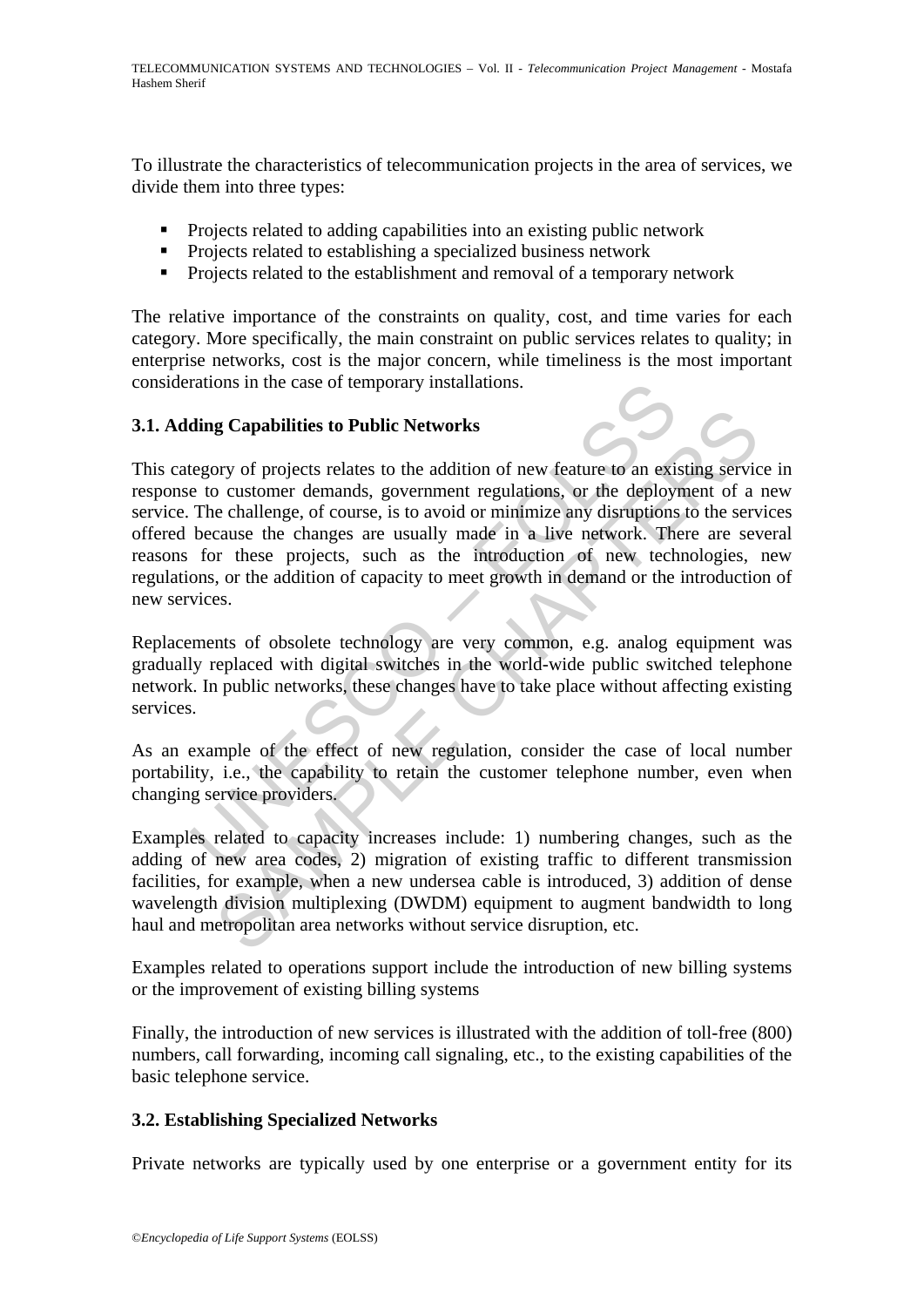internal communication, such as air traffic control networks. A federation of enterprises can also use a private network, particularly when the industry is organized in a tiered fashion such as in banking or in the global automotive industry. For example, the Society for Worldwide Interbank Financial Telecommunications (SWIFT)–established in 1987 by 239 banks in 15 countries– has its own private network to relay the interbank messages related to international fund transfers. European automobile manufacturers have established a network called ODETTE for the exchange of information between suppliers and car manufacturers. Similarly, the Automotive Network eXchange (ANX®) is the network of the Automotive Industry Action Group (AAIG) to link auto manufacturers with their suppliers in the U.S.

networks form an attractive alternative to public networks as<br>requirements on security or cost. A telecommunication network is<br>given them and several users to meet their communication needs. In<br>set, usually by a government incuring in scocially of cost. A recectionimization incores is a cost-saint annong several users to met their communication needs. Initially, extending the contract subscribers willing to join to benefit from the network u Private networks form an attractive alternative to public networks as a way to meet special requirements on security or cost. A telecommunication network is a cost-sharing arrangement among several users to meet their communication needs. Initially, external subsidies, usually by a government, sustain the growth of the network until it becomes large enough to attract subscribers willing to join to benefit from the networking effect because the cost per subscriber decreases as their number increases. At a certain network size, however, some potential users will add more cost than their contribution to the value of the networking arrangement, because their specific requirements are not economical to meet (e.g., remote locations, peculiar security arrangements, etc.). When this happens, the network expansion stops; and provided that the technology is ready and the regulations are favorable, those who could not join will band together to form other networking associations. This explains why cost is the main consideration in private networks unless they transport mission-critical traffic, in which case quality remains the most valuable attribute.

# **3.3. Temporary Networks**

Temporary telecommunication installations consist of several networks for voice, data or video that are associated with specific events such as major United Nations conferences or global sports events (e.g., the World Cup for soccer, the Olympic Games, etc.) or in relief operations. These projects have an absolute end-date to be met at any cost (including sacrificing some functionalities). They have two main purposes: to provide timely information to the participants in the event in question (weather, press conferences, meetings, press information systems, etc.) through a variety of access points (fixed-wire, mobile, radio, TV, satellite, etc.) and to connect them to the outside world. Thus, the local networks must integrate gracefully with other national (emergency, hospital and police services) and international networks (e.g., broadcast).

The management of temporary installations covers planning, training, installation, deployment, operation and finally, dismantling. Such networks do not include only the transmission and switching equipment but also customer care and network care systems to accommodate fault reports or inquiries. The capacity of such networks can be very huge, such as during the Olympic Games, and the traffic peaks to individual countries are random events that depend on athletic performance and, in some extreme cases, may exceed the allocated capacity.

# **4. Characteristics of Projects in Telecommunication Services**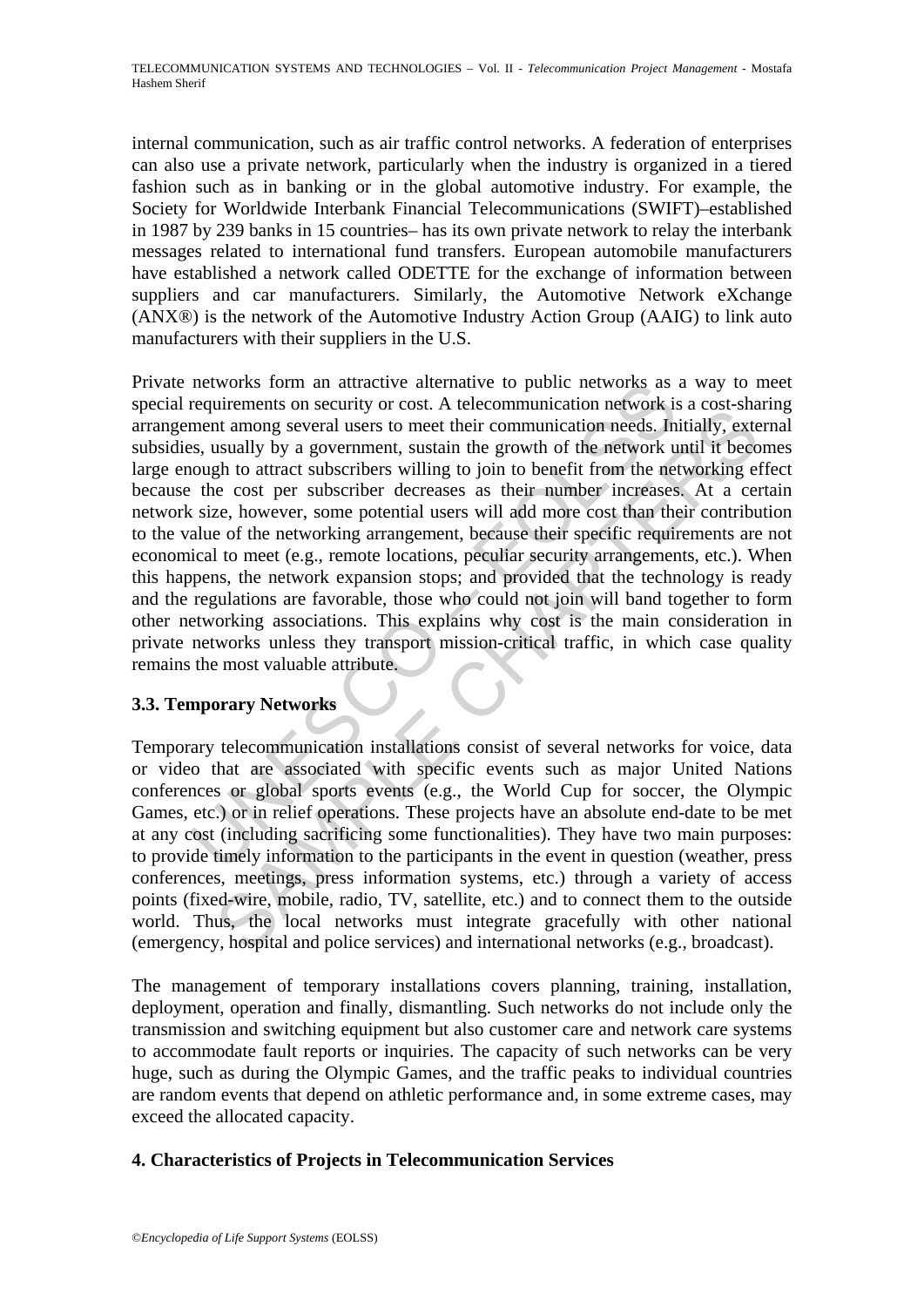From the previous examples, it is seen that projects in telecommunication services consist of a portfolio of sub-projects with the following characteristics:

- Complex interfaces (internally and externally)
- **International orientation**
- **Multidisciplinary activities**
- No mass production
- Diversity of user requirements
- Relatively long planning stage (even for temporary installations)

Let us consider these aspects.

#### **4.1. Complex Interfaces**

The interfaces with vendors, sponsors and customers are numerous and intricate, particularly when consultants act as intermediaries or when tasks are outsourced. To facilitate discussion, we consider two types of interfaces: external interfaces to other entities participating in the service delivery, and internal interfaces among all systems and organizations used to deliver the service.

#### *External Interfaces*

 For many services today, the service provider buys network services from a network provider and then resells them after adding some services such as Internet access, disaster recovery, international callback services, etc. The current architecture of telecommunication services is shown in Figure 1.



Figure 1: Contemporary architecture of telecommunication services

Clearly, in the contemporary architecture of telecommunication services, several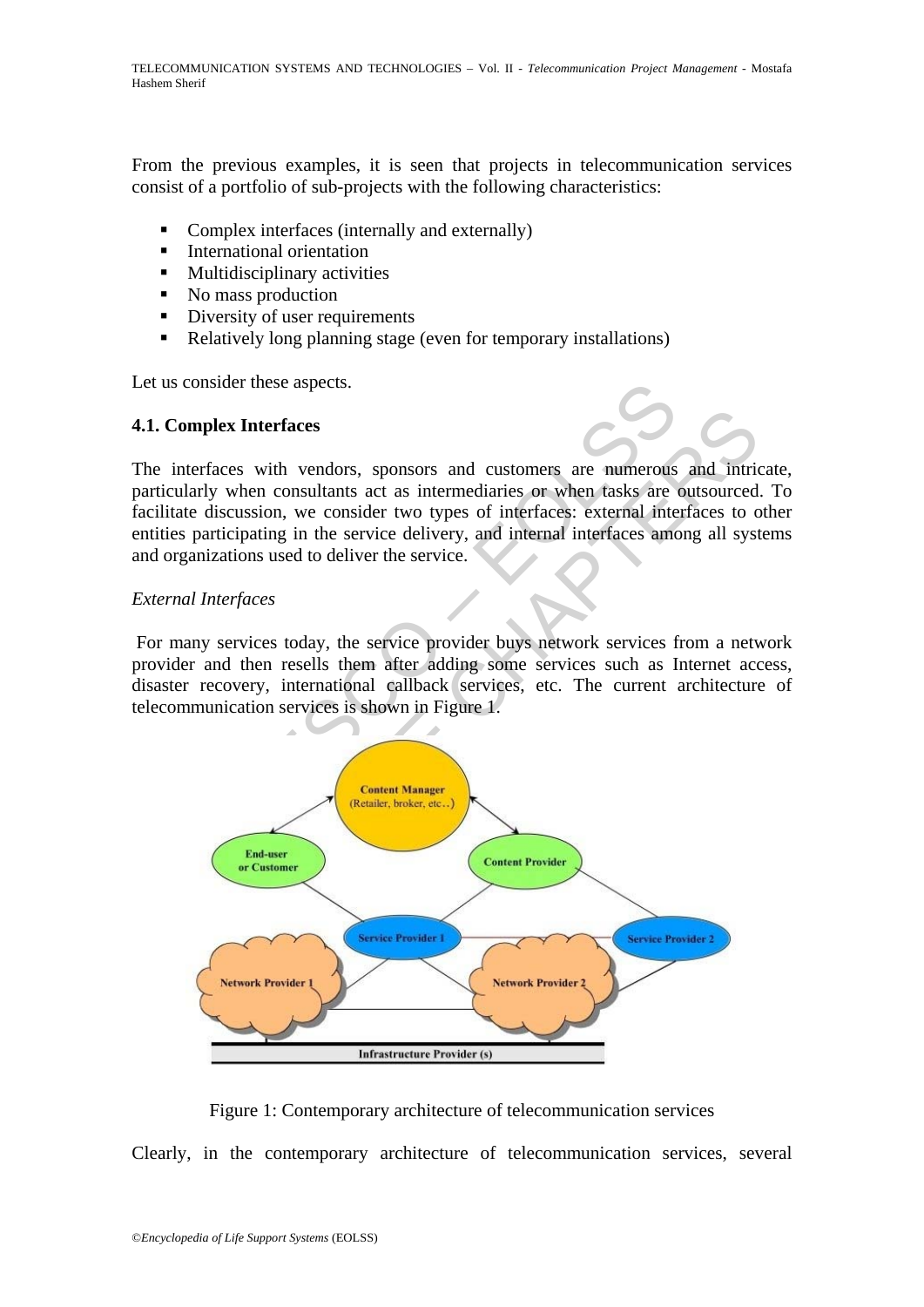providers contribute to the delivery of telecommunication services to the end-users. They are infrastructure providers, network providers, service providers, and content providers. The infrastructure provider is responsible for the bandwidth (fiber cables, undersea cables, satellites, etc.). The network provider builds, operates, and maintains the network elements and infrastructure. Content providers are responsible for content creation (news, movies, voice mail, web hosting, weather reports, stock quotations, taxi services, etc.). They may also consolidate catalogs, store voice messages, provide answering services (call centers) or be a digital certification authority. The content manager is responsible for managing customer relationships, packaging contents from several content providers, facilitating electronic payments, acting as an exchange or a marketplace for electronic commerce, storing content, etc. Service providers can be call-back operators, Internet Service Providers (ISPs), providers of disaster recovery services, etc. They can be viewed as virtual network operators to underline the fact that they have no physical assets and that they buy connectivity from network providers. In turn, they concentrate on the management of customer relations as well as supplier management.

K operators, internet Service Providers (ISPs), providers of distance and the circle can be viewed as virtual network operators to underlive to concentrate on the management of customer relations as we no physical assets a E. They eat of viewed as vintal network operators to underline rate.<br>The properties and that they by connectivity from network provider<br>concentrate on the management of customer relations as well as supplit.<br>He, in the ca For example, in the case of a disaster recovery service, the service provider offers facilities to recover from failures by replicating the customer's data centers and rents the necessary infrastructure from the network provider. The network provider, in turn, designs a network configuration with pre-assigned (but inactive) backup ports and access circuits for each customer's data center. The infrastructure provider may own the access circuits. However, it is the end-customer that designates which circuits will be activated to ensure that mission-critical applications are minimally affected by the failure. Activation of the disaster recovery plan is triggered when the customer reports to the service provider a site failure and requests reconfiguration. The disaster recovery service provider, in turns, calls the infrastructure network provider to effect the change.

Cooperation among operators can vary from interconnection agreements to allow transport and delivery of customer's traffic, to telehousing of equipment, to a full service agency. In this case, the operators participate in the pre-sales discussions, in the ordering and provisioning of the product infrastructure and in the deployment of the necessary network elements and management systems. In complex infrastructure projects, such as in the installation of undersea cables, teams from several companies collaborate on the specifications, selection of equipment vendors and in defining the network architecture. They establish the financial and accounting procedures among the various partners. They manage the purchasing, installation and testing of the submarine cable terminal equipment.

# *Internal Interfaces*

The current architecture of OSS for public data networks is very similar to that of traditional telephony. In particular, systems for configuration management and for performance management, including alarm monitoring and maintenance systems, are only accessible by the network operator. Performance management concerns the monitoring of network operation through the collection of data from the network devices and the analysis of traffic data. The interfaces among the network management systems and the various support systems for operations within a given network remain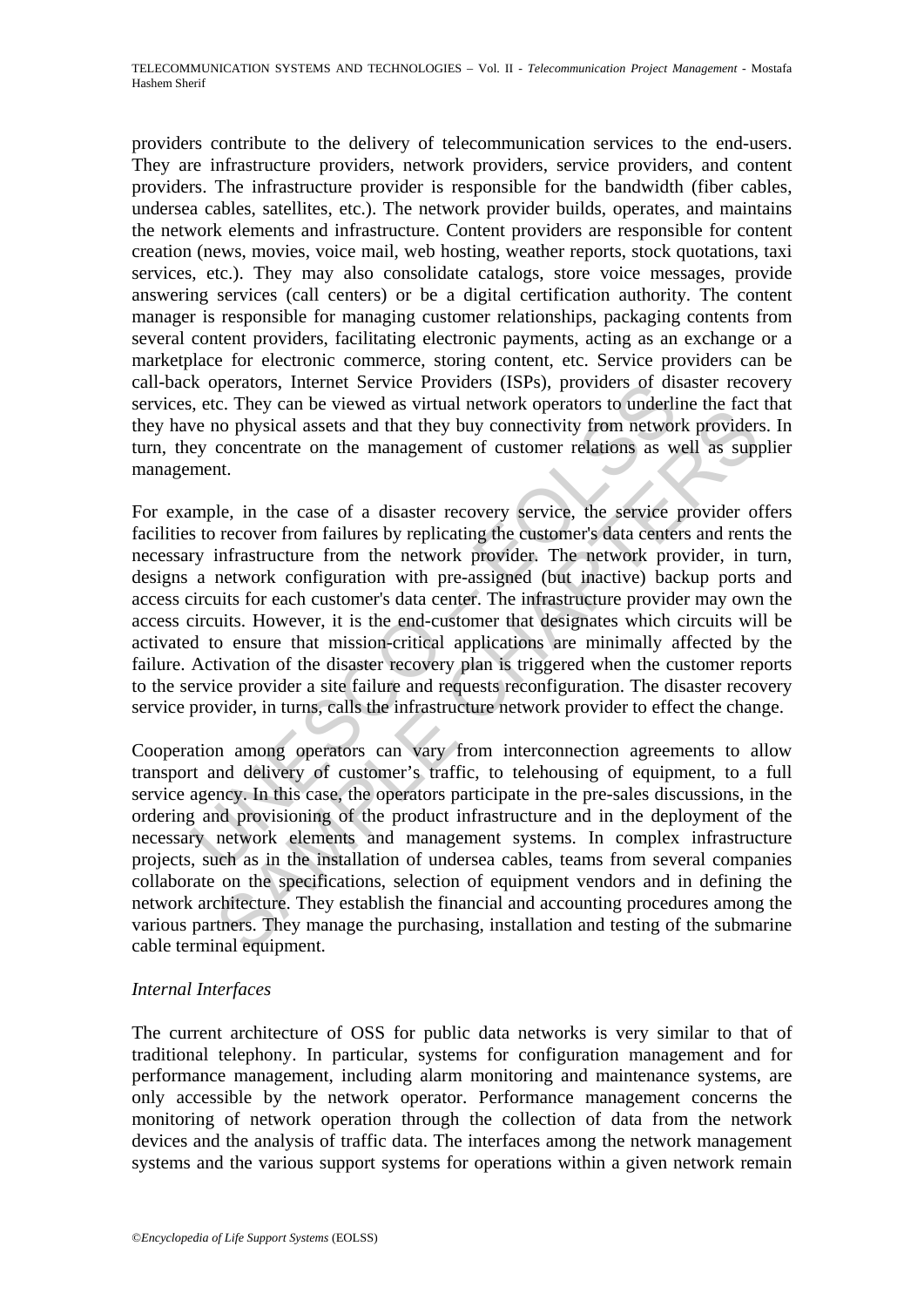proprietary. This is problematic, in the long term, because the element management systems are vendor- and equipment-specific given the lack of interconnection standards and the instability of vendors as they merge, drop products or combine product lines. Furthermore, because of the lack of standardization, the exchange of trouble tickets and accounting data among network providers and their customers is not straightforward, particularly in the case of networks that span several administrative domains and operators.

# **4.2. International dimension**

nications have gone through several technological generation, to the telephone, telex, facsimile and the literent. From an<br>int, business globalization has stimulated attempts to form "globa<br>with a variety of activities in of an eurephone, etca, ratsmine and uncertate. From an organizant<br>business globalization has stimulated attempts to form "global carriers,"<br>th a variety of activities in different regions of the world to serve<br>incations ne Telecommunication services usually have an international component. International communications have gone through several technological generations from the telegraph, to the telephone, telex, facsimile and the Internet. From an organizational viewpoint, business globalization has stimulated attempts to form "global carriers," i.e., carriers with a variety of activities in different regions of the world to serve the telecommunications needs of multinational corporations. These services span several countries and mobilize various resources in different companies. However, service leadtime (i.e., the waiting period before the service is available) depends on the bandwidth and the location within the country as well as negotiation with the venues owners for access and installation of the necessary equipment and cabling. During operation, different operators may have different policies for trouble reports and may use different formats for trouble tickets. Finally, help desk operations for customer contact may depend on the local holidays, vacations, time zone, work weeks, language, worker's rights, etc.

Some additional factors that should be taken into account are:

- Differences in licensing requirements, such as spectrum-management procedures, rules on the location of antennas or cell towers or the enforcement of service level agreements, the homologation of equipment or individual cards, etc.
- Account settlement and payment with many different currencies. The global carriers will need to identify cost components per country for taxation purposes, and devise ways to split the overall bills into the correct local currency for each country.
- Differences in legal systems concerning rights and obligations of content ownership, right to privacy, encryption, etc
- Regulatory constraints on voice communications (dial tone delay, connection to emergency services, communications available to the deaf, etc.) that vary from country to country.
- Availability of services and their reliability depend on the country, for example number portability or subscriber identification and numbering (i.e., telephone number) regarding telephone operator or service provider.
- Vendor support for the equipment is not the same in every country with respect to on-site maintenance, spares policy, board replacement service, etc.

In international projects, team members are quite dispersed among various countries, cultures, and technical disciplines, and may come from companies that compete with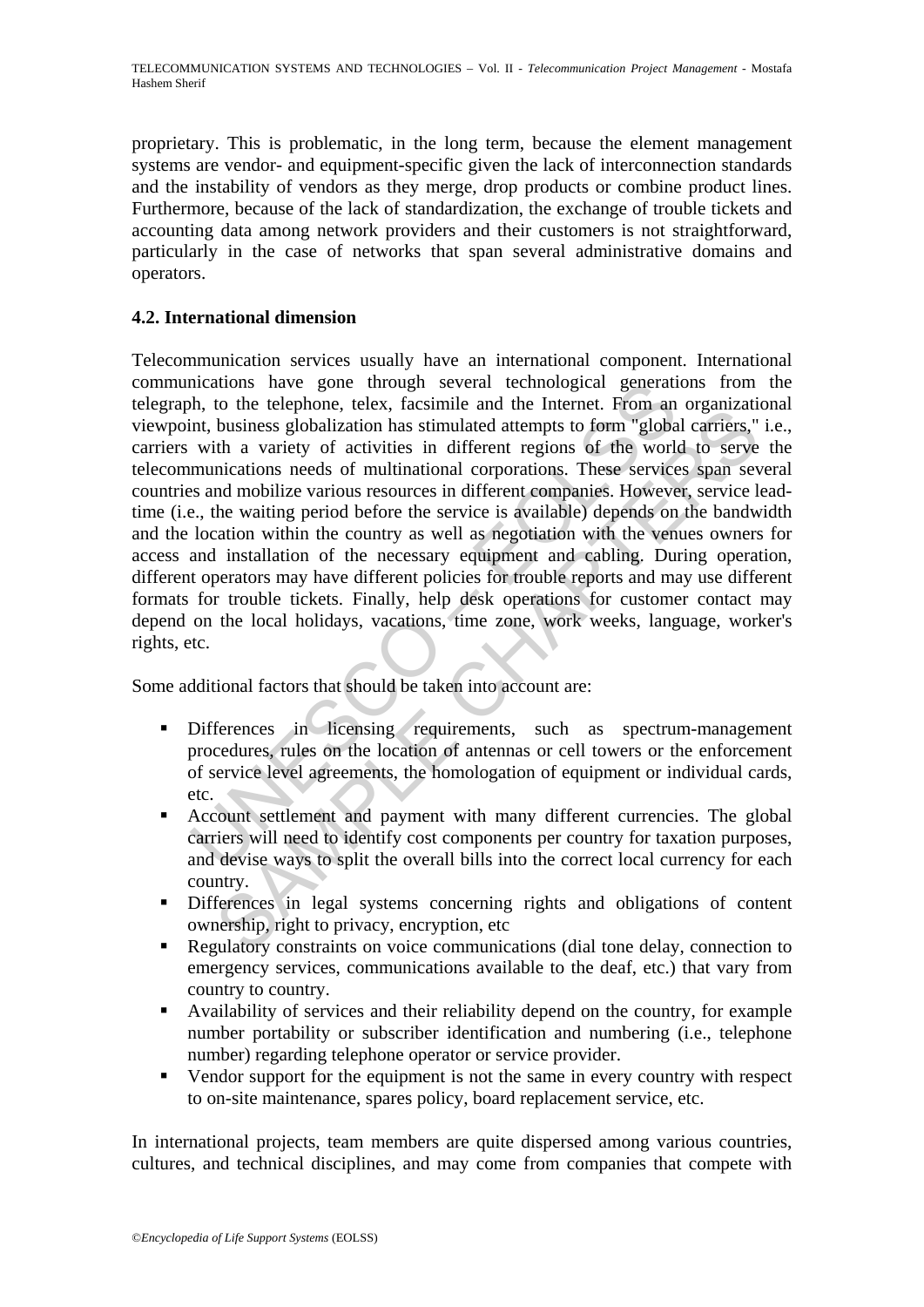each other. Thus, there is ample room for conflicts due to misunderstandings or opposing agendas. Working among different time zones gives a productivity advantage provided that there are no conflicts. Dealing with local talent requires knowledge that goes beyond the technical aspects of the project as related to cultural sensitivities, to representations of power and to the balance between power and knowledge. Travel restrictions for any reason, such as cost or security, make the coordination even more difficult. Methods of remote communications (telephone, facsimile, web-based collaboration tools, etc.) have their limitations, even when they are well designed, because cultural patterns of communications tend to favor specific collaborative tools.

# **4.3. Multidisciplinary Activities**

to establish or run telecommunication services are multidisciplinal. Implementation of telecommunication services involves seven ense (construction, physical design, mechanical, thermal, electre etc.) in addition to statis Exaction of ratification services are intentational and complementation of telecommunication services involves several enginee<br>(construction, physical design, mechanical, thermal, electrical, comp<br>c.) in addition to stati Projects to establish or run telecommunication services are multidisciplinary and crossfunctional. Implementation of telecommunication services involves several engineering disciplines (construction, physical design, mechanical, thermal, electrical, computer science, etc.) in addition to statisticians, marketing and legal professionals, etc. The operation and maintenance of the network require administrative skills for accounting, logistics, human resource management, etc. Many of these aspects are intertwined due to regulations as well as the nature of the various technologies used. For example, the construction of buildings and the installation of antennas must be fire- and earthquakeresistant. Environmental regulations control the placement of transmission towers to protect the population from radiation, while the installation of satellite antennas must take into account resistance to wind. Cables must be rodent-resistant. There are also other legal obligations in procurement and contract management or the use of frequency bands, etc. Wireless transmissions have to meet specific health laws as well as aesthetic standards. When different classes of service are offered to meet some marketing goals, this could translate into different types of licenses, each of which is subject to different laws and regulations for individual countries. Thus, in telecommunication services, risk analysis call upon a combination of engineering, financial and legal expertise.



#### **Bibliography**

- - -

AFITEP (2000). *Le management de projet — Principes et pratique*, 2<sup>nd</sup> ed., Paris, AFNOR. [A general] presentation of project management for different project types: large industrial projects, small projects, maintenance projects, research and development, information, technology, etc.]

Calé, S. (2005). *La gestion des projets télécoms*, Paris, Lavoisier. [A guide to the various steps in the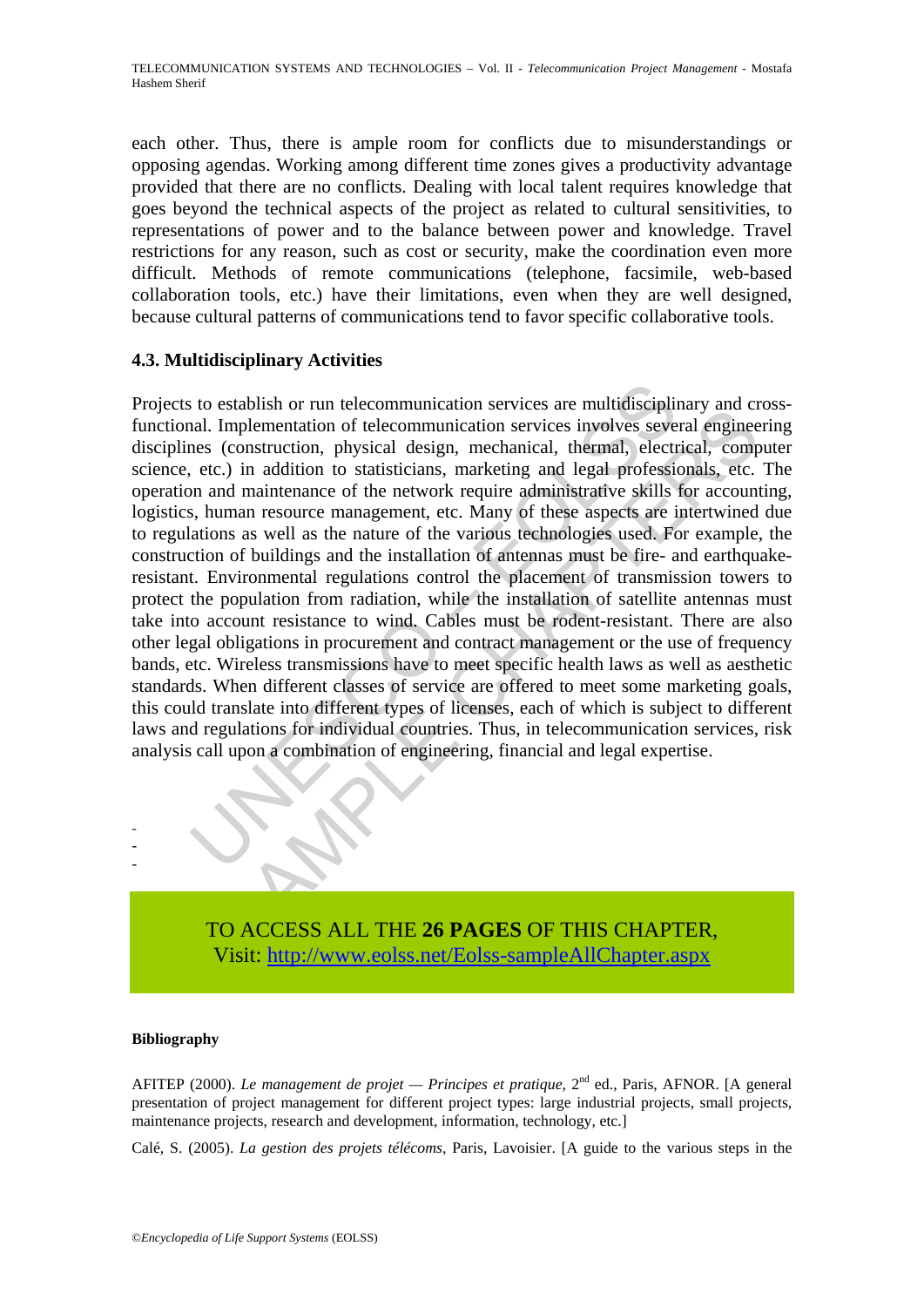design, implementation, test and turn-up of enterprise networks].

Desmond, C. L. (2004). *Project management for telecommunications managers*, Norwell, MA, Kluwer Academic Publishers. [A survey of key elements of project management relevant to telecommunication services].

Knutson, J., Ed. (2001). *Project management for business professional — A comprehensive guide*, New York, John Wiley and Sons. [The key points of project management as presented by the leading authorities in the field].

Noam, N. (1992). *Telecommunications in Europe*, New York, Oxford University Press. [Part I (chapters 1–6) considers the various forces (political, technical, economic) that have shaped the rise and the fall of the monopolies in public telecommunications].

Oodan, A., K. Ward, C. Savolaine and, P. Hoath (2003). *Telecommunications quality of service management: From legacy to emerging services*, U.K., Institute of Electrical Engineers, Herts. [This book address the technical and human factors that affect the quality of service offers in telecommunications].

Rey, R. F., Ed., (1983). *Engineering and Operations in the Bell System*, 2<sup>nd</sup> ed., AT&T Bell Laboratories. [This is the classic book on telecommunications services. Though somewhat outdated, it remains a good starting point for serious readers].

Lett. From tegaty to emerging services, U.S., instanted the quality of services and services in the Bell System,  $2^{\text{nd}}$  ed., AT&T unications].<br>
Reses the technical and human factors that affect the quality of sumicatio Sherif, M. H. (2003). Technology substitution and standardization in telecommunication services. In: Egyedi, T. M., K. Krechmer and K. Jakobs (Eds.), *Proceedings of the 3rd IEEE Conference on Standardization and Innovation in Information Technology*, SIIT 2003, pp. 241–252. [This paper and the following two references complement my presentation].

Sherif, M. H. (2006a). *Managing projects in telecommunication services*, New York, John Wiley and Sons.

Sherif, M. H. (2006b). Projects in telecommunications services. In: Sherif, M.H. and K. Khalil (Eds.), *Selected papers from the 2004 IAMOT conference*, Oxford, Elsevier.

Sirén, N. (2003). *Risk management in telecommunications*, MBA dissertation, Buckinghamshire Chilterns University College, Chalfont St. Giles, U.K. [The only reference I could locate that is devoted exclusively to the financial, legal and technological risks encountered in telecommunication services]

Ward, E. (1998). *World-class service development*, Boston, Artech House. [A view of telecommunication service development from the trenches].

#### **Biographical Sketch**

cations].<br>
ad., (1983). *Engineering and Operations in the Bell System*,  $2^{\text{nd}}$  ed., AT&T Bell Laboratization starts chook on telecommunications services. Though somewhat outdated, it remains a lor serious readers].<br>
L. **Mostafa Hashem Sherif** was born in Egypt in 1950. He obtained a B.Sc. and M.Sc. in electronics and communications from Cairo University, Egypt, in 1972 and 1975 respectively, a Ph.D. in Engineering from the University of California, Los Angeles, USA in 1980 and an M.S. in the management of technology from Stevens Institute of Technology, Hoboken, New Jersey, USA in 1996. He is also a certified project manager from the Project Management Institute (PMI).

He has been with AT&T in various capacities since 1983 working in the areas of voice packetization, standardization, electronic commerce and software reliability for telecommunication systems. He is the author of *Protocols for secure electronic commerce,* 2nd ed., Boca Raton, Florida, CRC Press, 2003, *Managing projects in telecommunication services*, Piscataway, New Jersey, IEEE Press and John Wiley & Sons, 2006 and of the forthcoming book *Paiements électroniques sécurisés*, Lausanne, Switzerland, Presses polytechniques et universitaires romandes, 2007. He is a contributor to many books including *Management of technology: The key to prosperity in the third millennium*, T. M. Khalil, L. A. Lefebvre and R. M. Mason (Eds.), Oxford, UK, Elsevier, 2001, *Managing IP networks*, S. Aidarous and T. Plevyak (Eds.), Piscataway, New Jersey, IEEE Press, 2003, *Advanced topics in information technology standards and standardization research*, Vol. 1, K. Jakobs (Ed.), Hershey, Pennsylvania, Idea Group Publishing, 2006, and *Management of technology: New directions in technology management*, M. H. Sherif and T. Khalil (Eds.), Oxford, UK, Elsevier, 2006.

Dr. Sherif is the standards co-editor for the IEEE Communications Magazine and an associate editor of